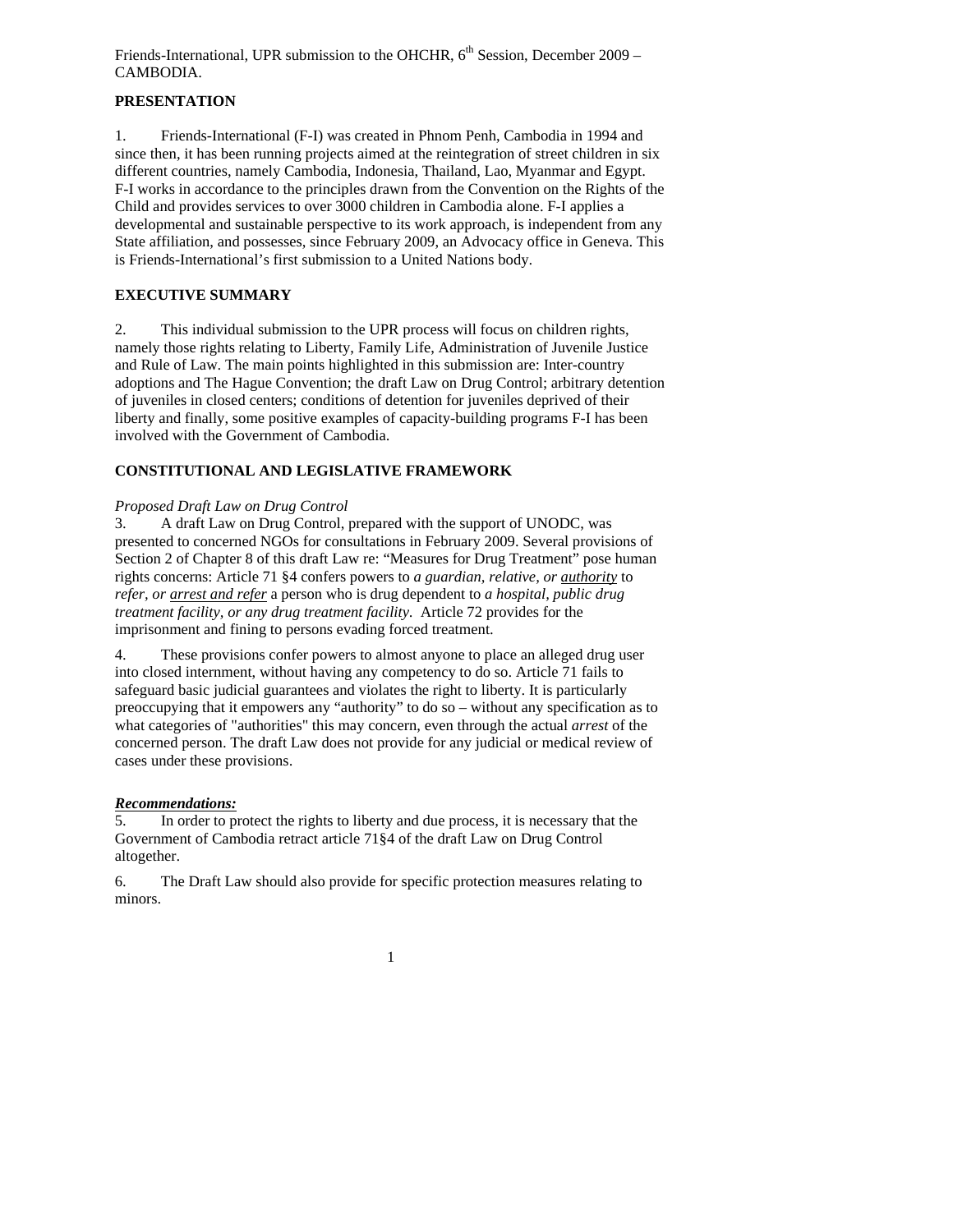# **RIGHT TO PRIVACY, MARRIAGE AND FAMILY LIFE**

7. The Kingdom of Cambodia has ratified the Hague Convention on Inter-Country Adoptions in 2008 following severe allegations of widespread trafficking of children destined for adoptions from the country. However, the State has so far failed to effectively comply with core Hague Convention requirements. Private orphanages continue to exist without proper monitoring in the country and so does the commerce of children. In the past few years, all major receiving States have placed a moratorium on adoptions from Cambodia. As a result, since the moratoria have been in place, the number of child "abandonment" has dropped manifold.

## *Recommendations:*

8. The Government of Cambodia should take the necessary steps to effectively combat any wrong doing related to the inter-country adoption process in the country. 9. Moreover, concerned receiving States should continue to refrain from lifting their respective moratorium until Cambodia fully complies with the requirements set forth by the Hague Convention in order to protect family life and to fight child trafficking in the country.

# **RIGHT TO LIFE, LIBERTY AND SECURITY OF THE PERSON**

Administrative custodial facilities (juvenile institutions): without commitment order of a

## competent public authority.

## *Children living on the streets:*

10. Cambodian law enforcement officials routinely detain vulnerable children living on the streets during "clean-up" operations conducted mostly in the tourist towns of Phnom Penh and Siem Reap. Police pick up children on the streets and detain them in administrative detention facilities without any valid grounds to justify their capture and detention. Children are detained for periods ranging from a few days to several weeks and are not deferred before a competent judge prior to their detention. Moreover, children detained administratively have no access to legal assistance and their detention is not subject to any kind of judicial review. Hence, these already vulnerable children can easily fall victim to all forms of abuse due to this lack of registration.

# *Child and youth drug users:*

11. There are a number of closed drug "rehabilitation" centers for children/youths who allegedly use drugs in Cambodia. Theoretically, a competent State authority should place children/youths there but this is not always done with a proper commitment order. The police and often family members effortlessly place children/youths in such centers when they wish to "re-educate" problematic juveniles. Youths sometimes also go to these centers voluntarily. These "rehabilitation" centers always collect an unofficial fee from family members as well as from the children/youths themselves especially during check-

2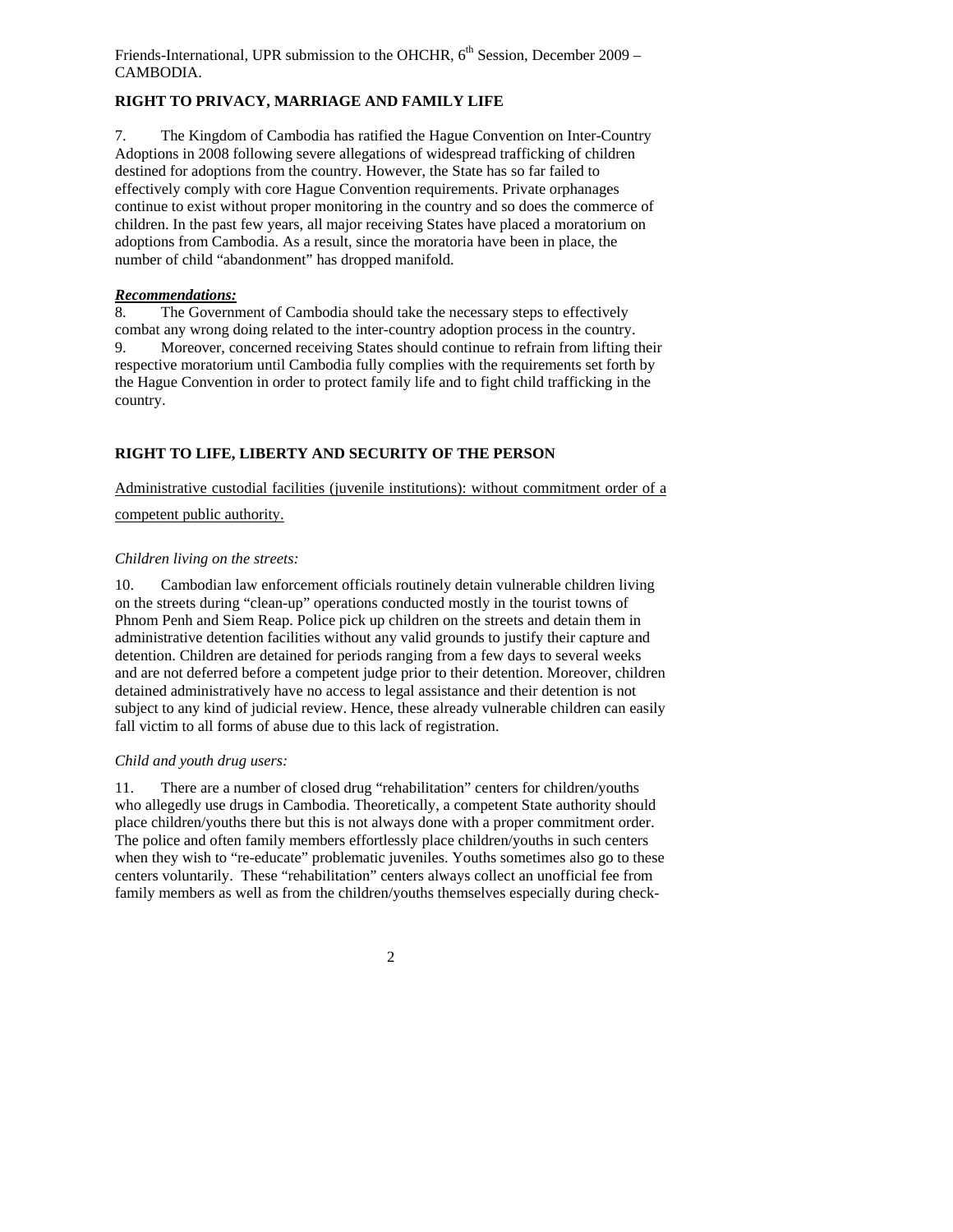in/out and in order to receive better food during their internment or to allow for their release.

12. Once in the centers, children/youths receive no treatment whatsoever in relation to their drug status. According to testimonies, children and youth are merely kept in confinement, barely fed, and routinely brutalized. These "rehabilitation" centers are no solution to the juvenile drug addiction problem in the Kingdom, as they do not provide even the most basic of treatments and care necessary for proper child/youth drug dependency rehabilitation. There is no review procedure in place to determine whether the internment is required or whether a prolongation is still necessary, thus interned children/youths remain there until whoever put them there in the first place decide to end their confinement. It has been reported that on average, detention terms last for an average of three months but can go on for much longer.

#### *Recommendations:*

13. The State must ensure that children and youths held at detention facilities in the Kingdom are properly registered, that care is provided at any with the purposes of "drug rehabilitation", and that qualified professionals work in these centers. A review process must be instituted to ensure that internment is needed.

#### **ADMINISTRATION OF JUSTICE, IMPUNITY AND RULE OF LAW**

#### Juveniles in conflict with the Law

#### *Criminal detention/imprisonment facilities:*

14. Detention/imprisonment facilities in Cambodia do not comply with international Human Rights standards applicable to the administration of juvenile justice. The prison population at these facilities is widely and indiscriminately mixed in breach of international obligations regarding the treatment of juveniles deprived of their liberty: Accused children (often as young as 14) and youths are not segregated from convicted adults, making them particularly vulnerable to abuse. This situation is widespread in detention facilities hosting juveniles across the country and the concerned authorities, although well aware of the problem, and at times willing to act, complain that they can do little to redress the situation due to a grim lack of **funding**.

15. It is important to note that the Cambodian prison system is being upgraded (with the technical support of CCJAP and Ausaid funding mostly) and that new facilities in both Phnom Penh and Siem Reap will hopefully provide solutions to some of the issues raised in this report. However, other regions of the Kingdom are unlikely to benefit from this prison upgrading in the near future and poor conditions of detention are expected to persist there.

16. Conditions of detention in facilities hosting juveniles do not fulfill the Standard Minimum Rules for the Administration of Juvenile Justice: sleeping quarters lack the most basic of necessities and hygiene standards are close to inexistent - youths sleep directly on concrete flooring in cramped dormitories and benefit from only two light meals a day, which do not provide the minimum necessary daily nutrients. In addition,

**Comment [FI1]:** Here need to underline the fact that the prison system is being upgraded (support from CCJAP and Ausaid funding mostly) and that new facilities (PP and SR) will hopefully provide solutions to some of the issues in 2 main urban centers (however lack will probably remain in other parts of the country)

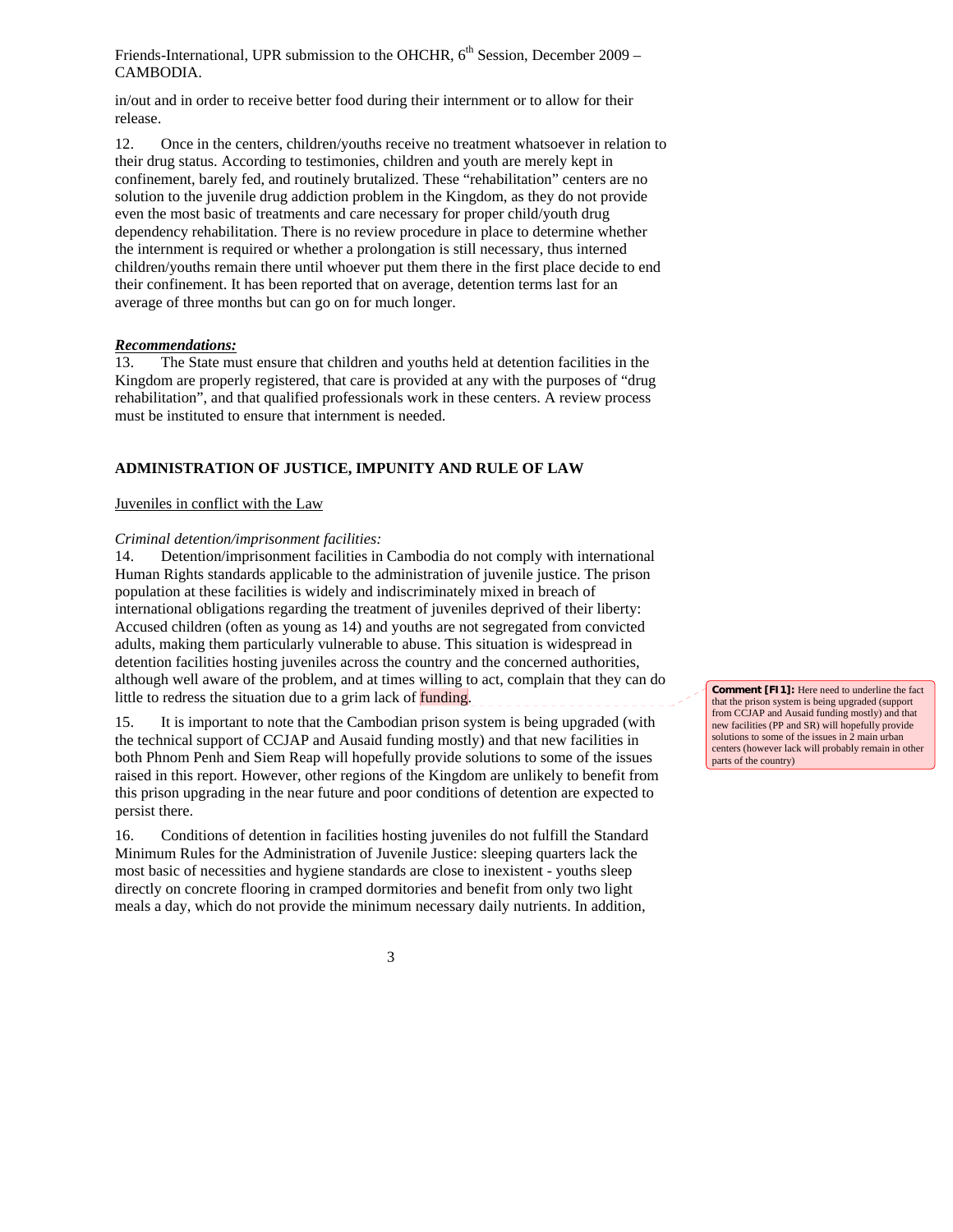there are no recreational, vocational or psychological programs available to children and youths in detention.

17. Juvenile detention/imprisonment facilities in the country showed every apparent sign of dire neglect and a further deterioration of the conditions of detention for juveniles in the Kingdom could amount to inhuman and degrading treatment as per conditions set by the HRC.

#### *Due process*

18. Children and youths do not enjoy from international standards of due legal process and fair trial in Cambodia. Children and youths benefit from virtually no access to legal assistance during their process and are constantly being sentenced to very long prison terms even for small offences. Judges pay little attention to the special status children should benefit from in a criminal proceeding. Alternative sanctions to detention are almost unheard of in Cambodia and bribery is common practice in the country's judicial system.

## *Recommendations:*

19. It should be recalled to the Government of Cambodia that according to applicable international norms regarding child protection to which the Kingdom is a party, the main objective regarding juvenile justice is their rehabilitation and reintegration into society (Article 40.1 CRC). Therefore, extrajudicial sanctions to juvenile offenders and diversion programs must be made available to them, especially considering the poor conditions of the youth detention facilities in the country. The government of Cambodia should be called to take immediate action in order to comply, at the very least, to articles 10.2.b and 10.3 of the ICCPR providing for the segregation of juvenile offenders from adults held at detention/imprisonment facilities and to actively promote the idea, particularly amongst the Judiciary, that juveniles are to be placed in detention only as a measure of last resort.

20. It is imperative that the prison administration of Cambodia improves the quality and quantities of the food provided to detained youth without delay in order to prevent potential malnutrition amongst juvenile inmates. Government plans to increase the daily food allowance from 1000 to 2500 Cambodian Riels (US\$.50 and US\$1.50 respectively) per inmate per day should be adopted without further delay.

21. Cambodia should take immediate and swift action in order to generally improve living conditions, and effectively plan for the reintegration into society of detained juveniles. Living conditions at detention/imprisonment facilities hosting juveniles should comply with applicable International Standard Minimum Rules and the Government of Cambodia should take appropriate measures in order to provide detained youth with activities aimed at their future reintegration into society.

22. The government of Cambodia should also take immediate action to ensure that no child/youth is detained without prior access to a judge as well as to proper legal assistance at all stages of their trial.

23. The principle of proportionality should be strictly adhered to when sentencing juveniles.